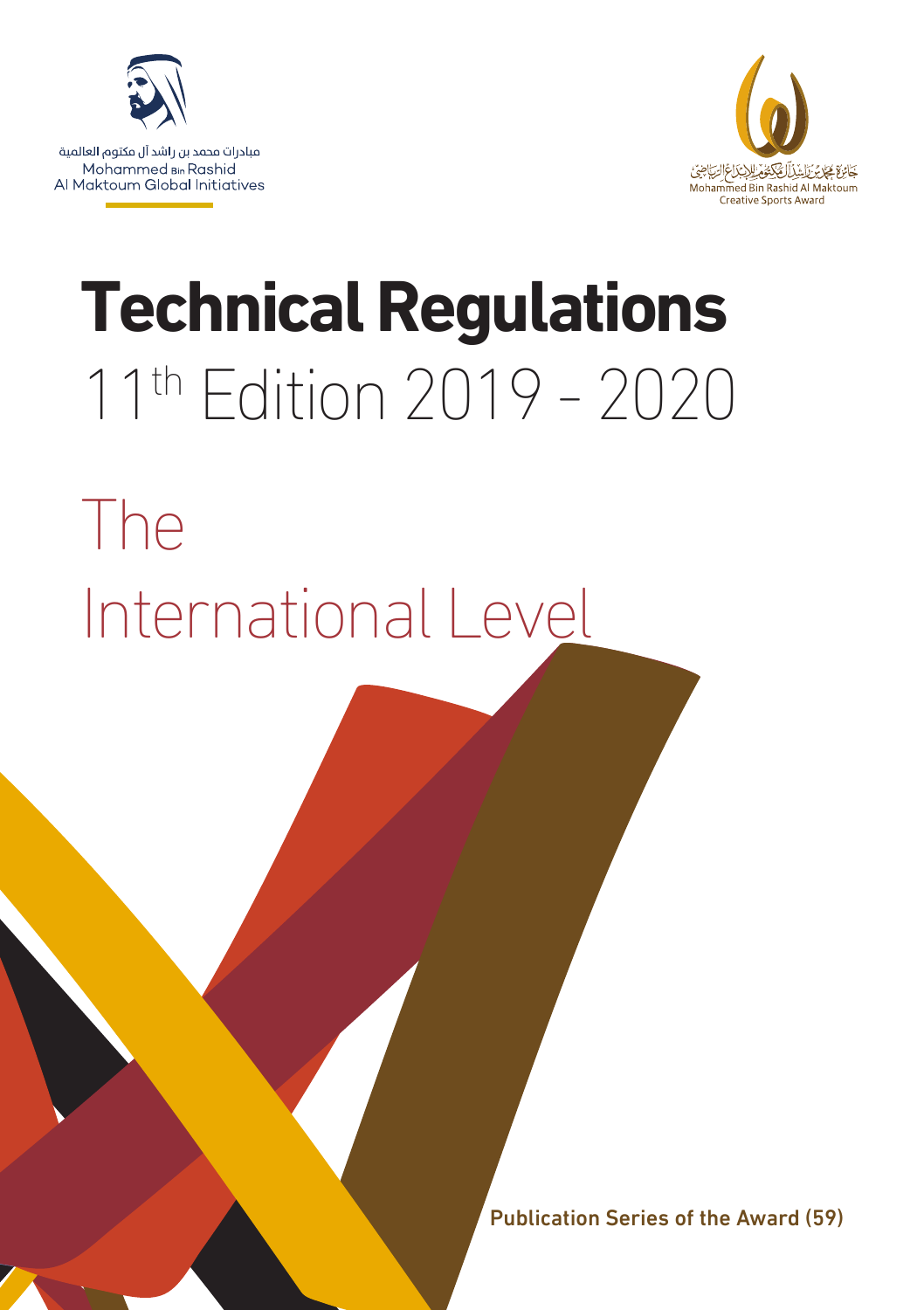

H.H. Sheikh **Khalifa Bin Zayed Al Nahyan** President of the United Arab Emirates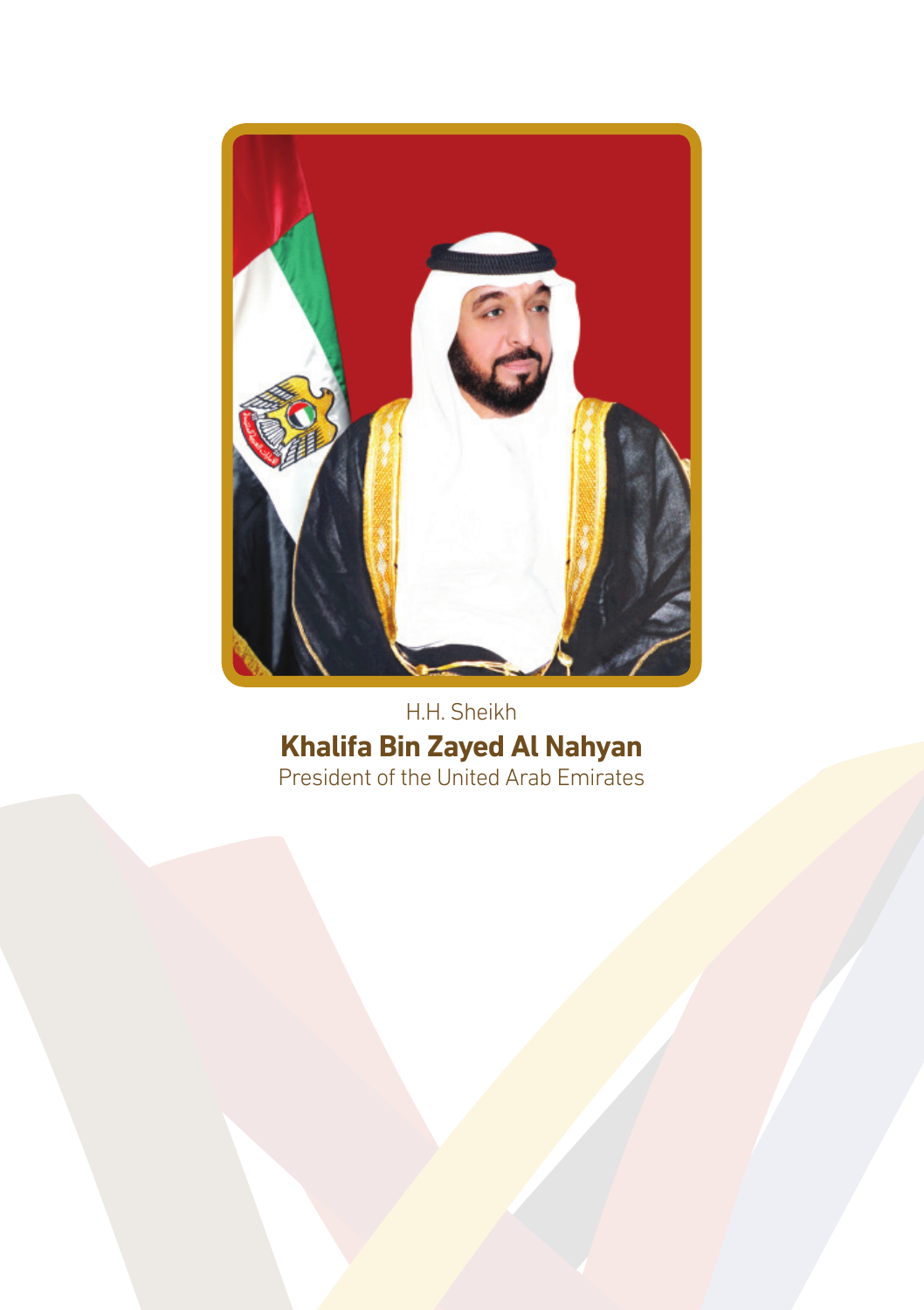

### H.H. Sheikh **Mohammed Bin Rashid Al Maktoum** UAE Vice President & Prime Minister and Ruler of Dubai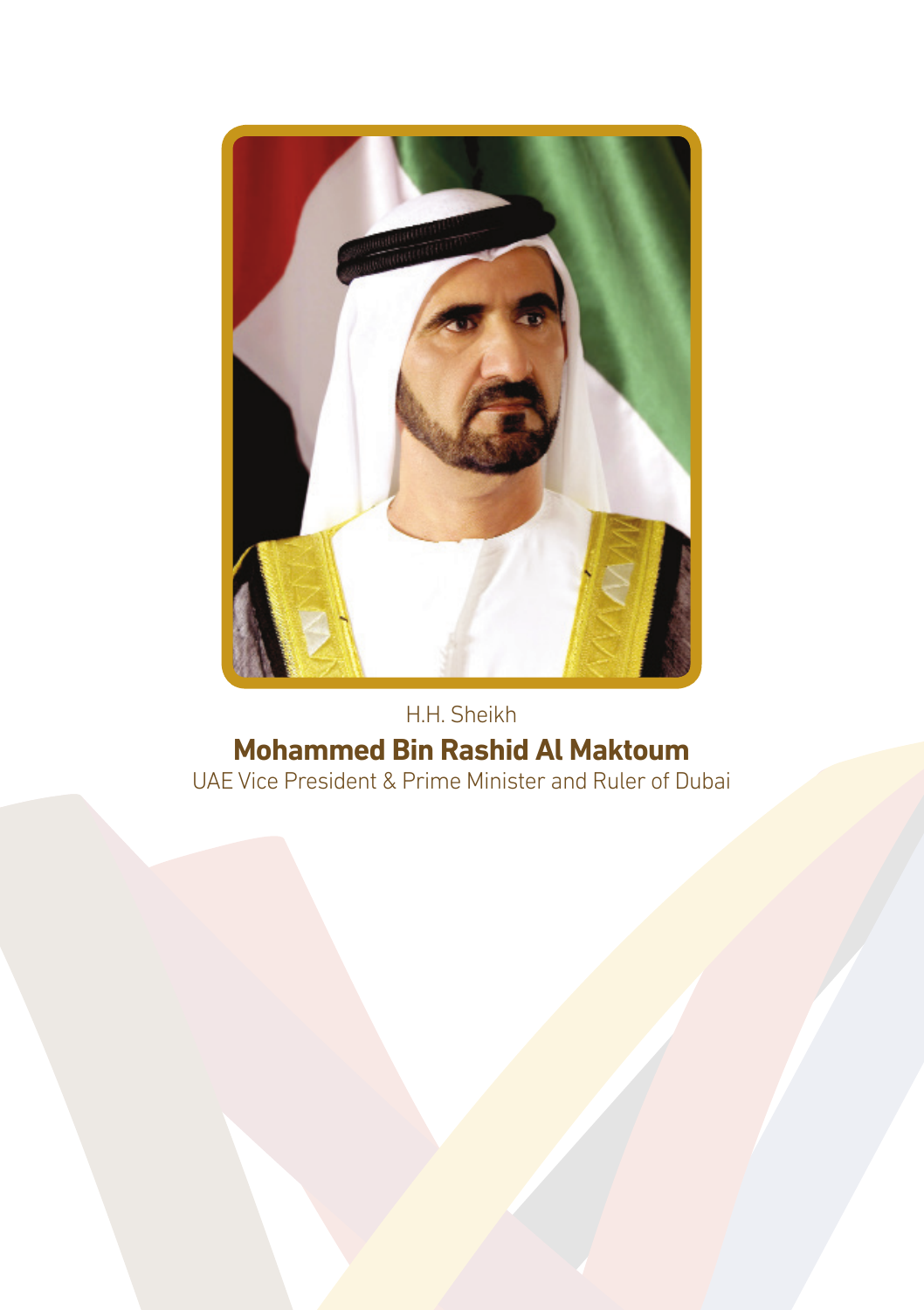

#### H.H. Sheikh

## **Hamdan Bin Mohammed Bin Rashid Al Maktoum**

Crown Prince of Dubai, Chairman of the Executive Council Chairman of Dubai Sports Council and Patron of the Award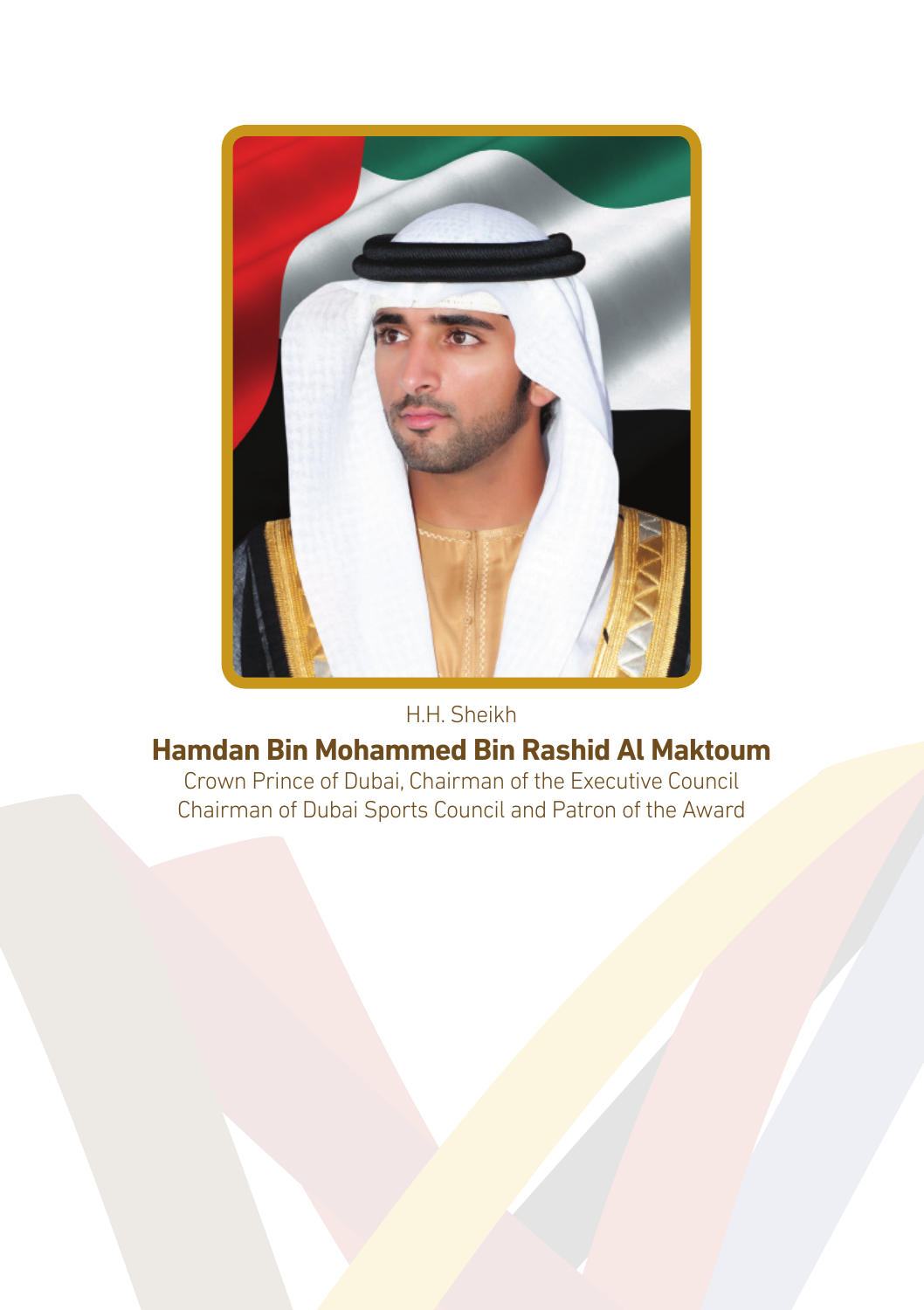

## **Ahmed Bin Mohammed Bin Rashid Al Maktoum** President of the UAE National Olympic Committee

President of the Award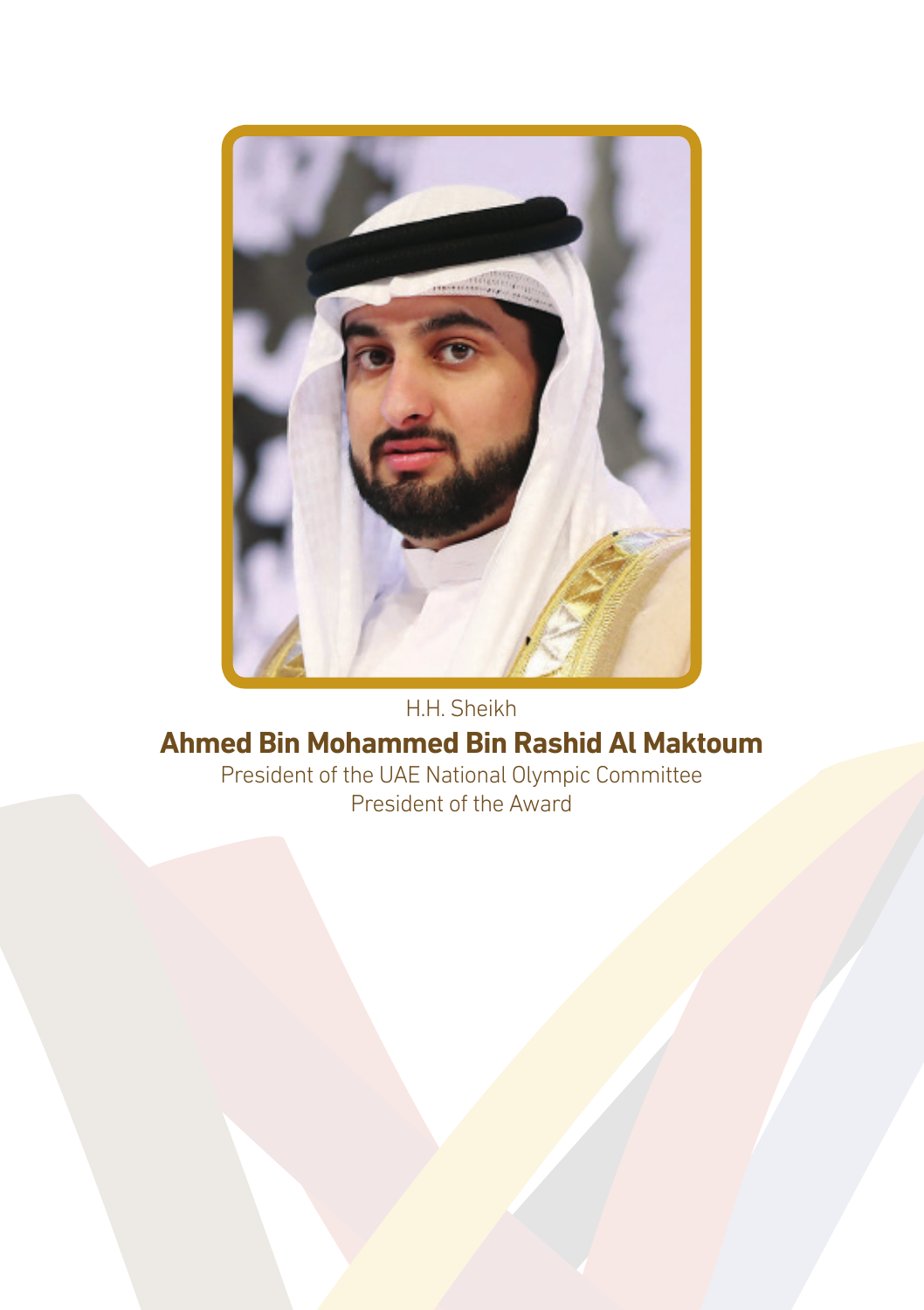## Contents

| No.            | Content | Page |
|----------------|---------|------|
| 1              |         |      |
| $\overline{2}$ |         |      |
| 3              |         |      |
| 4              |         |      |
| 5              |         |      |
| 6              |         |      |
| 7              |         |      |
| 8              |         |      |
| 9              |         |      |
| 10             |         |      |
| 11             |         |      |
| 12             |         |      |
| 13             |         |      |
| 14             |         |      |
| 15             |         |      |
| 16             |         |      |
| 17             |         |      |
| 18             |         |      |
| 19             |         |      |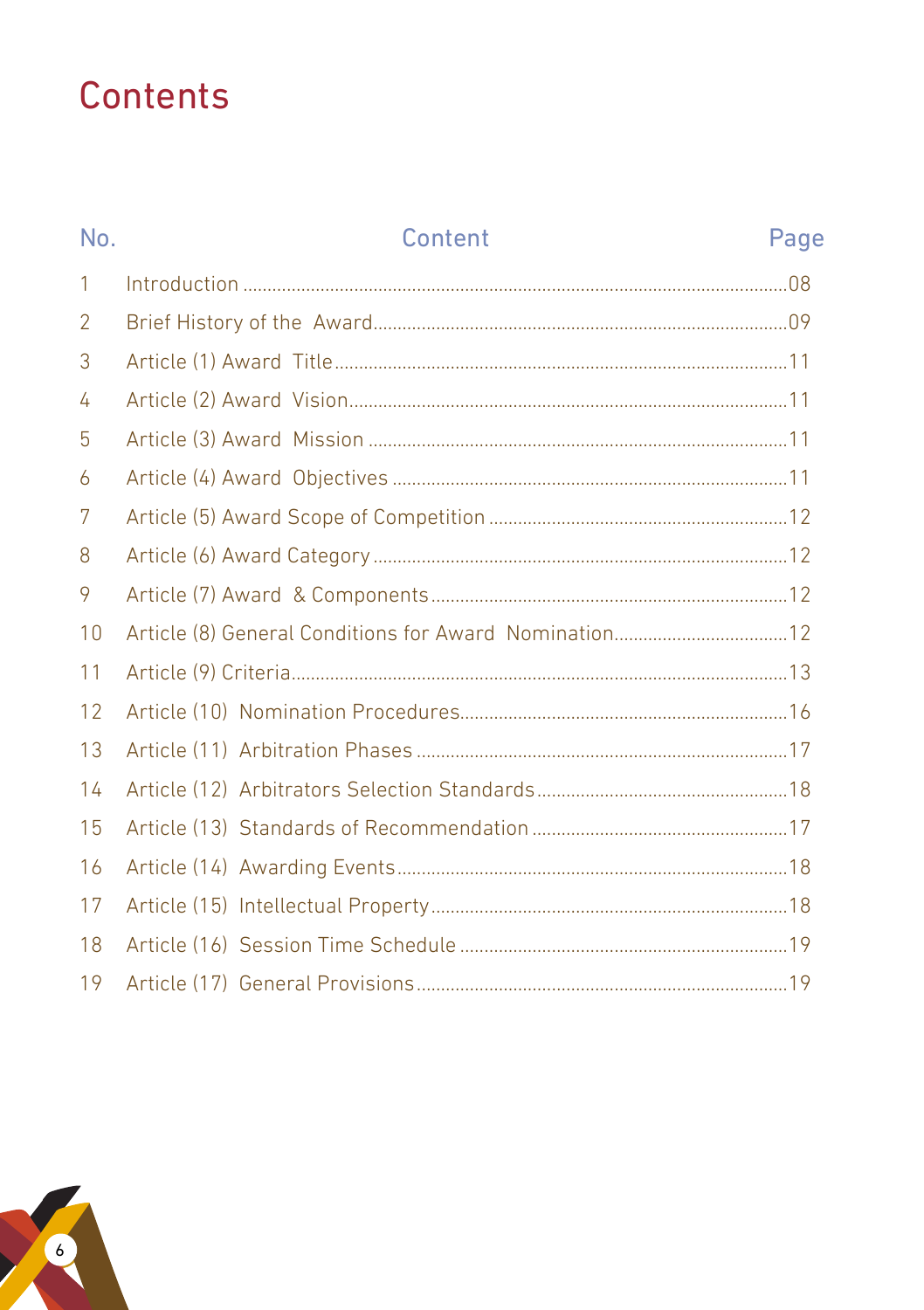## Introduction

The Award is based on the concept and philosophy of our first creative sportsman H.H. Sheikh Mohammed Bin Rashid Al Maktoum, UAE Vice President & Prime Minister and Ruler of Dubai, (May God protect him) who believes in creativity as a mental capacity through which innovators can challenge obstacles, solve problems and conceptualize ideas in an exceptional manner. In this regard, H.H. once said:

"If you ever face a challenge that needs a solution or making a decision, you have two choices: Either you emulate a previously known idea, or initiate your creative and mental capabilities to develop a new idea and frame work."

The Award is intended to be an important leverage for sports creativity in the UAE and the Arab world. It is whether for Individuals, Groups and Institutes which contributed to the sports development by honoring and encouraging them to accomplish yet further creative achievements.

The Award puts emphasis on our wise leadership's awareness of the cultural role, that sports play in promoting societies by instilling the spirit of success and fair competition among Individuals, Groups and Institutes. It also features the role of sports in advocating rapprochement and co-existence among nations so that supreme objectives can be achieved. It is for these specific reasons that the Award was born for all Arabs and for the whole world.

The Award continues in its  $11<sup>th</sup>$  Edition (2019 - 2020), to honor creative Athletes on the Local, Arab and International level,under its three categories; Individual Sports Creativity, Group Sports Creativity and Corporate Sports Creativity.

On this occasion, the Mohammed Bin Rashid Al Maktoum Creative Sports Award is honored to invite Individuals, Groups and Institutions in the UAE, Arab countries and International Sports Federations, showing creativity in their works and whose accomplishments are deemed as a model that contributes in establishing human creativity in sports. They are invited to participate with their distinguished creative works to compete for the Award in its 11<sup>th</sup> Edition. It is important to consider the rules and regulations for nomination specified as per the provisions of the present Technical Regulations.

Wishing all participants the best of luck!

Sincerely, Secretary General of the Award

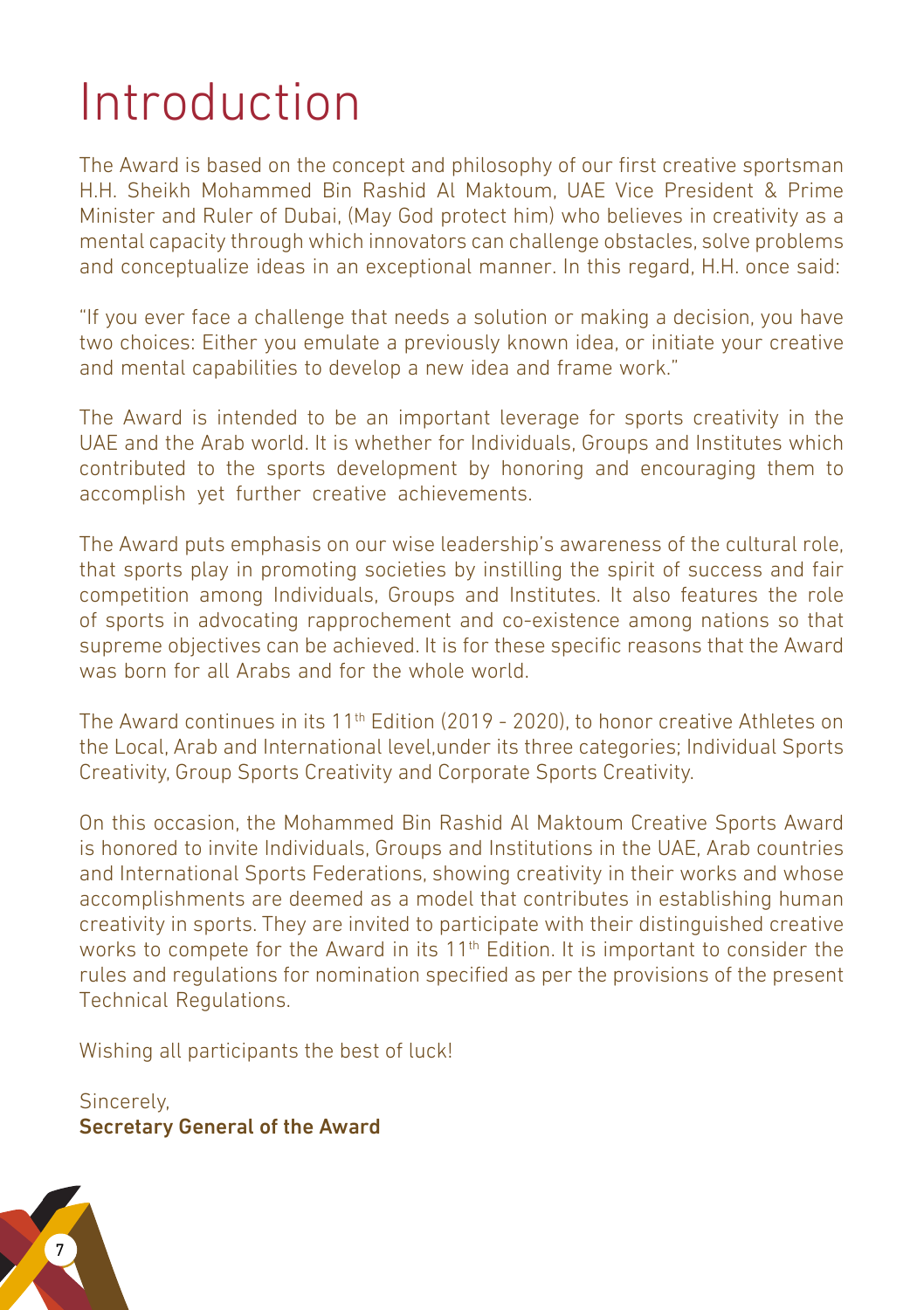## Brief History of the Award

### Award Concept

Since the launch of the Mohammed Bin Rashid Al Maktoum Creative Sports Award in 2009, it has undergone several stages of development and improvement, which has reached the stage of the leadership and the internationalism, because of the accumulation of experience and expertise on the level of knowledge and skills, which can be summarized as follows.

## Phase I: Foundation and Publicity (2009- 2011):

On its 1<sup>st</sup> Edition in 2009, the Award was launched as a generous gesture of H.H.Sheikh Hamdan Bin Mohammed Bin Rashid Al Maktoum, Crown Prince of Dubai, Chairman of the Executive Council, Chairman of Dubai Sports Council and Patron of the Award. The Award was the first of its kind in the area of sports creativity that intended to fill a major gap in sports to honor creative athletes in recognition of their outstanding achievements, support the efforts made to develop the sports sector in various fields, and uplift it to international standards.

In its initial phase, the Award was restricted to the Local and Arab Levels with three main categories determined for each level namely Individual Sports Creativity, Group Sports Creativity and Corporate Sports Creativity.

## Phase II: Launching into Internationalism in its 4<sup>th</sup> Edition (2012)

In harmony with the ambitious vision of H.H. Sheikh Ahmed Bin Mohammed Bin Rashid Al Maktoum, President of the Award, and with his persistent endeavors to turn the Award into a unique trend whereby athletic and intellectual innovators can be honored, be it local or international innovators from different countries. The Award, in its  $4<sup>th</sup>$  Edition expanded internationally by adding achievements made in the Corporate Creative Sports Category, for which special technical regulations were issued. Thus, with this prestigious Award, Dubai has become a shining spot for creative sports in the UAE, the Arab world and worldwide.

#### Phase III: Mohammed Bin Rashid Al Maktoum Global Initiatives  $(2015)$

In recognition to what the Award has achieved of cumulative knowledge and international placing role in sports during the past years through supporting and motivating the creatives, the Award was selected as one of the Mohammed Bin Rashid Al Maktoum Global Initiatives (MBRGI) to support and disseminate knowledge, vision of the future, leadership, empowerment of community and contribution to the sustainable human development.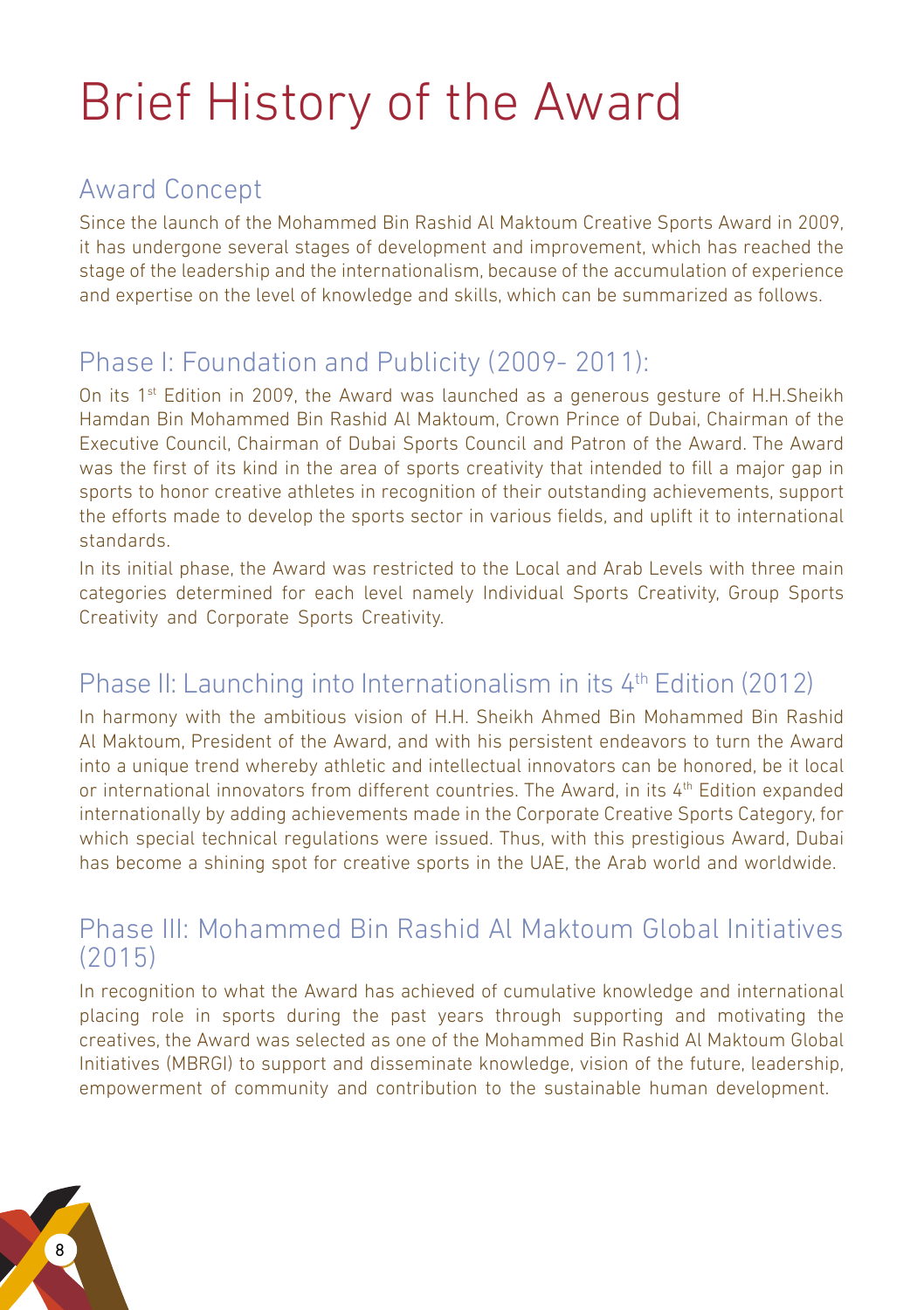## Phase IV: Award Frequency (2019-2020)

In view of the Award one decade achievements from its 1<sup>st</sup> Edition launched in 2009 till the recent 10<sup>th</sup> Edition 2018 in honouring and appreciating creative athletes in all categories and levels of the Sports Creativity, the Award frequency has become a "Biennial" in the  $11<sup>th</sup>$ Edition for 2019 -2020 of the Award. This as a start of a new distinguished and brighter phase in line with the Award vision to increase the competitiveness level, quality of nominations, giving more time for outcomes to emerge, highlight the achievements, measure the impact, sustainability of the achievements and as well to link it to the global sports events Agenda.

## Article (1): Award Title

The Mohammed Bin Rashid Al Maktoum Creative Sports Award.

## Article (2): Award Vision

To make Dubai a global hub for sports innovation, leadership and excellence.

## Article (3): Award Mission

The Mohammed Bin Rashid Al Maktoum Creative Sports Award, is the most prestigious Award that well established in the City of Dubai, pulse of creativity; to honor creative athletes and the distinguished sports corporations on the local, Arab and International level, to increase the sports fair competitiveness, intellectual and technical outcome that add significant values to human creativity.

## Article (4): Award Objectives

#### The Award strives to achieve the following objectives:

- 4.1 To support and highlight the leading creative efforts of Individuals, Teams, Sports Organizations developing and enhancing sports creativity in all specializations, sectors and levels.
- 4.2 To encourage athletes and persons working in the field of sports all over the world to achieve sports creativity through the spiritual and financial support.
- 4.3 To develop sports works by supporting creative initiatives based on scientific grounds to achieve the objectives.
- 4.4 To shed light on the concept of creativity and innovation in the field of sports, and raise awareness about the importance of sponsoring distinguished creative works and persons.

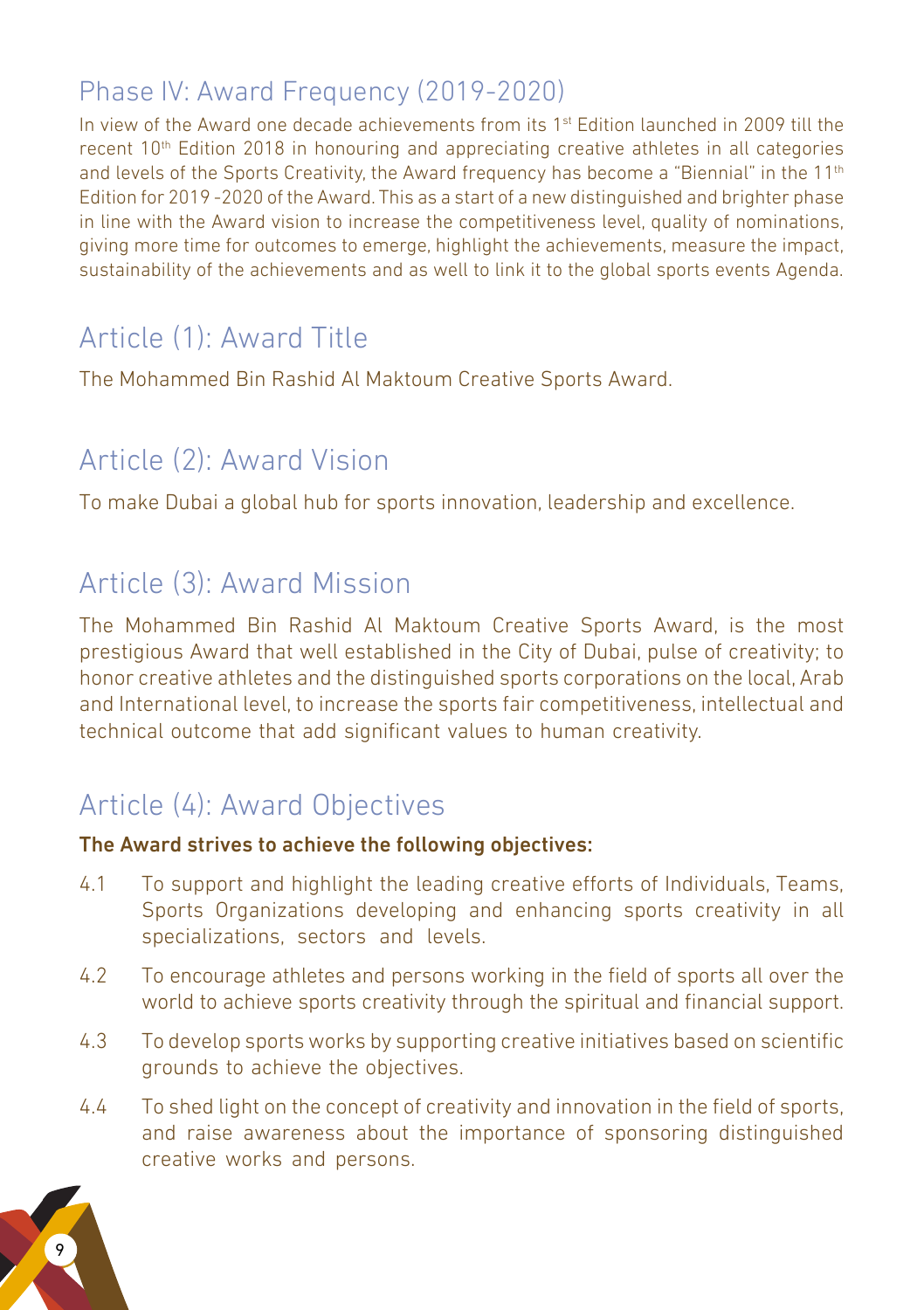## Article (5): Award Scope of Competition:

#### Creative initiative on (Tolerance in Sports): A sports initiative aimed at respecting and protecting human rights through the following components:

#### 1. Combating Racism

- Allow all members of society to practice sports without racial discrimination.
- Provide freedom of access to all categories of sports.
- Develop the necessary legislation, laws and regulations to prevent and deter racist behavior.

#### 2. Combating Blind Fanaticism

- Awareness campaigns to combat blind fanaticism.
- Combating organization of gloating practices (boasting, touting) by enforcing deterrent penalties.

#### 3. Promoting Sportsmanship

- Develop legislation to prevent bullying and impose deterrent penalties against violence and aggressive behavior phenomenon in sports.
- Create incentives that contribute to promoting sportsmanship.
- Promote the culture of sportsmanship.

Creative initiative on (knowledge Management in the Sports Field: ): It is a sports initiative aimed at spreading and transferring knowledge in innovative ways as well building an effective knowledge environment that enhances and provides the local, Arab and global communities with knowledge and culture to ensure a better and sustainable future of knowledge and culture through the following elements :

- 1. Implementing motivational management systems to enhance knowledge creation:
- Building an Innovative Knowledge(Electronic/Smart) System.
- Involve and empower youth in the sports knowledge creativity.
- 2. Promoting knowledge exchange for best sports practices:
- Effective participation of youth in the local and international conferences and meetings in the field of sports.
- Spreading the leading practices and experiences in the field of sports.
- 3. Contribution to the feeding system of the sports competitive economy.
- Enhancing the knowledge economy through the development of sport.

## Article (6): Award Category

This category for the International Organizations is mainly designed for the following International Sports Organizations:

- The International Olympic Committee, ( IOC ) .
- Association of Summer Olympic International Federations, ( ASOIF ) .
- Association of International Olympic Winter Sports Federation, ( AIOWF ) .
- International Paralympic Committee, IPC.
- Association of National Olympic Committees, ( ANOC ) .
- Association of IOC Recognized International Sports Federation, ( ARISF ) .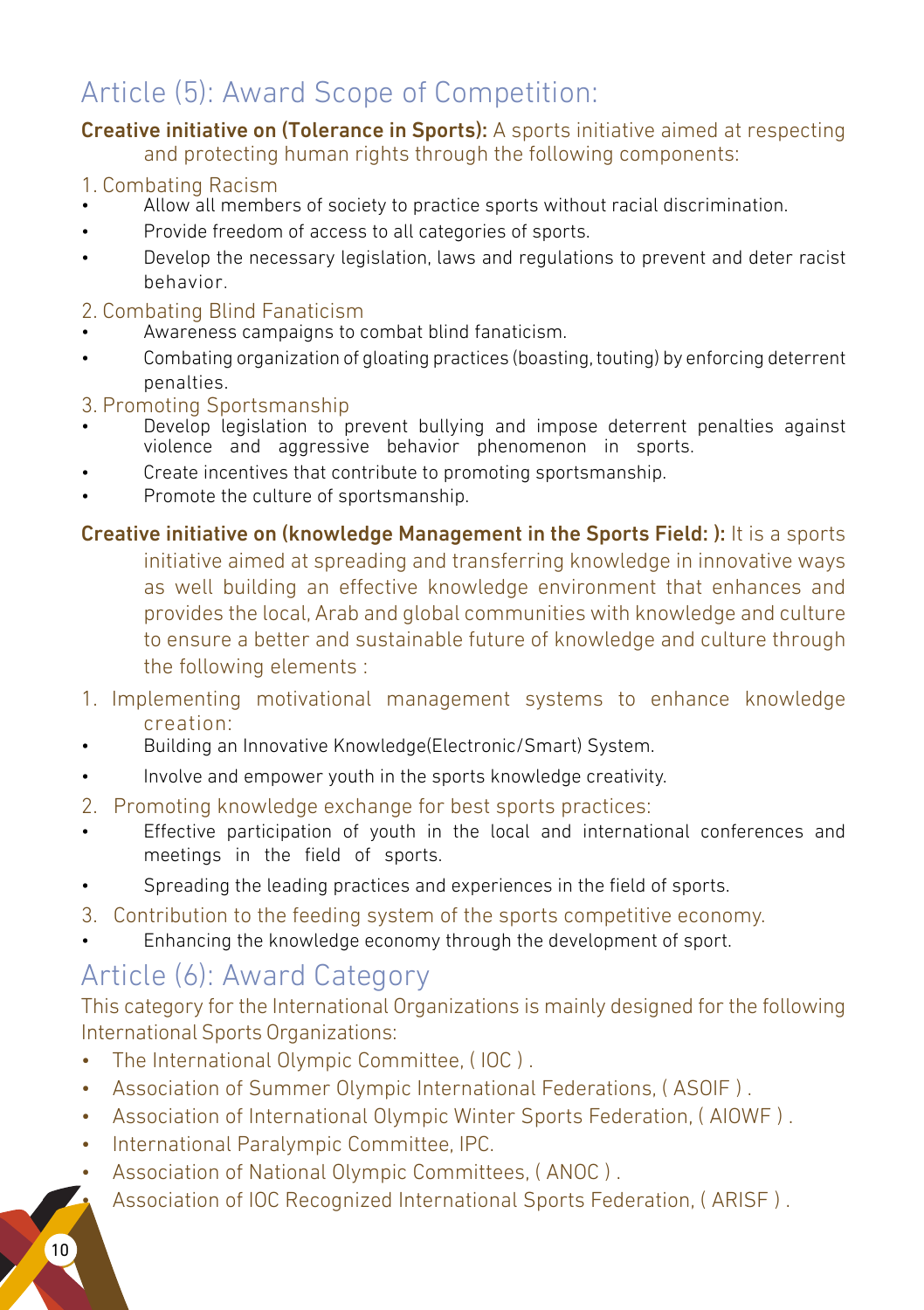## Article (7) Award and Components

- The winning International organization will be awarded the Award order of Merit along with a certificate + a financial reward.
- The Board of Trustees have the right to grant an appreciation Award for any International Sports Organization.

## Article (8) General Conditions for Award Nomination

#### Any application submitted for the award should be:

- 8.1 Compatible with the Award Objectives.
- 8.2 Recognized by the International Olympic Committee.
- 8.3 Achieved between 1<sup>st</sup> September 2018 till 31<sup>st</sup> August 2020.
- 8.4 Proved its impact in Empowering Tolerance or knowledge Management in the Sports Field.
- 8.5 Consistent with human and sports values and ethics.
- 8.6 Achieved within one of the games, championships recognized by the relevant sports organizations.
- 8.7 Associated with the mission and strategy of the nominated organization.
- 8.8 Nominated by the relevant parties.
- 8.9 Implemented by the institution distinctly or in collaboration with other parties upon proving ownership of the creative work by the applicant and consent of other parties.
- 8.10 Nominated by the sports parties or institutes recognized by the IOC.
- 8.11 The initiative should have been implemented on the ground.
- 8.12 The initiative should be consistent and sustainable.

## Article (9) Criteria

The best sports initiative in (Tolerance & Knowledge Management in Sports) is evaluated according to the following basic criteria's:

- Planning (20%)
- Implementation (20%)
- Results and sustainability (60%)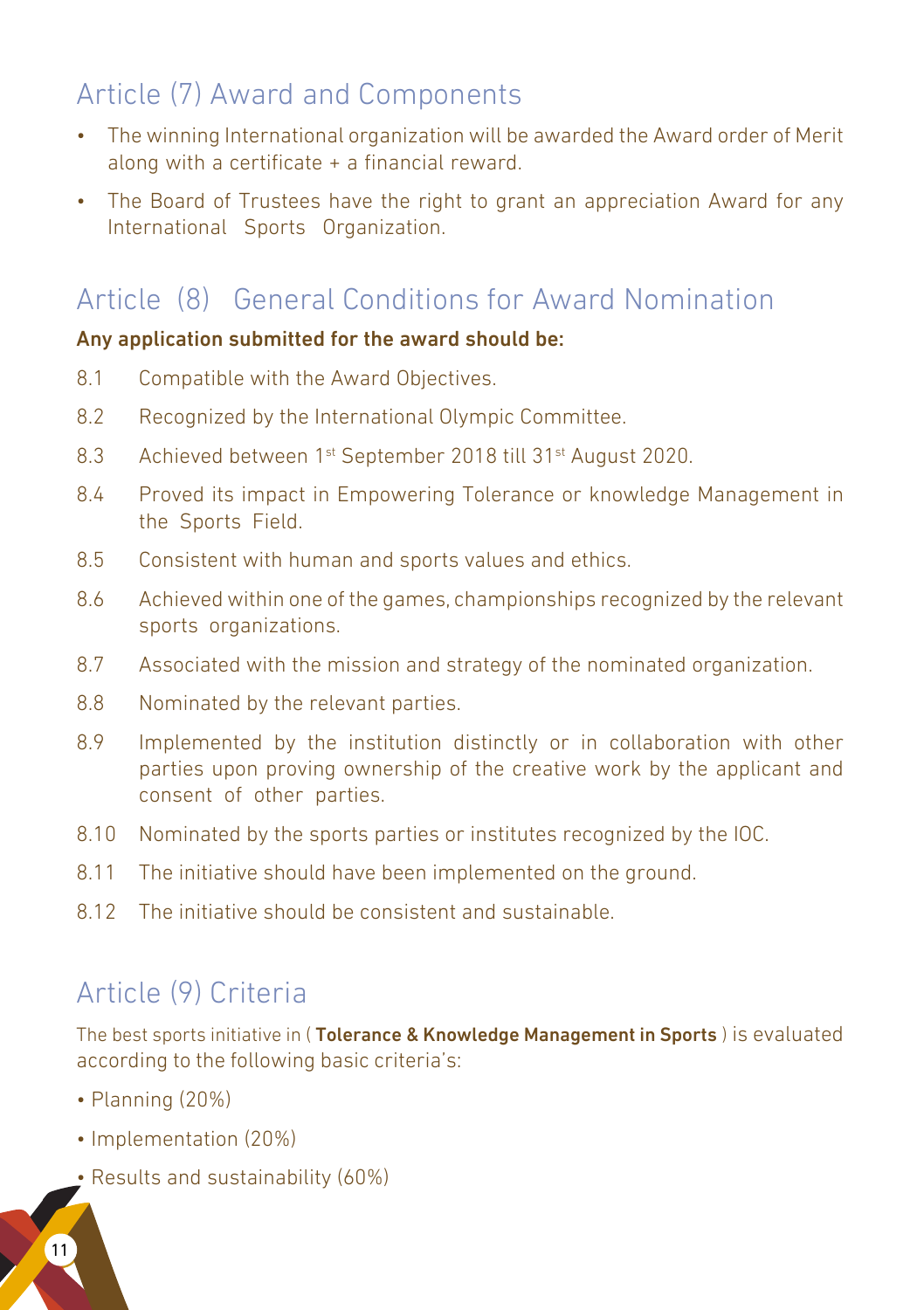| 4                      | Criteria                                                                                                                                                                                                                                                                                                                                                                                                                                                                                                                                |
|------------------------|-----------------------------------------------------------------------------------------------------------------------------------------------------------------------------------------------------------------------------------------------------------------------------------------------------------------------------------------------------------------------------------------------------------------------------------------------------------------------------------------------------------------------------------------|
|                        | 1. Initiative Founding                                                                                                                                                                                                                                                                                                                                                                                                                                                                                                                  |
|                        | Criterion shall be explained and all supporting documents shall be provided,<br>including the following:<br>The existence of the initiative feasibility studies.<br>1 <sup>1</sup><br>Supporting evidences of the creative elements availability and the innovative<br>2.<br>aspects of the initiative.<br>Taking advantage of leading experiences and best practices in adopting the<br>3.<br>initiative.                                                                                                                              |
|                        | 2. The targets aimed to be achieved by the initiative.                                                                                                                                                                                                                                                                                                                                                                                                                                                                                  |
|                        | Criterion shall be explained and all supporting documents shall be provided,<br>including the following:<br>$1_{-}$<br>The creative initiative and organization targets are aligned.<br>2.<br>The organization's strategic plan is clear.<br>3.<br>The initiative implementation /operational plan available.<br>Targets-related needs identification mechanism is clear.<br>4.<br>5.<br>Clear and measurable targets.                                                                                                                  |
| Planning 20%<br>First: | 3. Studying and analyzing the factors influencing the initiative and its suc-<br>cess factors                                                                                                                                                                                                                                                                                                                                                                                                                                           |
|                        | Criterion shall be explained and all supporting documents shall be provided,<br>including the following:<br>Detailed analytical studies to define the internal and external factors affect-<br>1.<br>ing the initiative and it's impact.<br>Analytical studies deliverables as an input to the initiative's implementation<br>2.<br>plan.<br>Internal and external stakeholders influencing and influenced by the initia-<br>3.<br>tive.<br>Necessary resources for implementing the initiative and its other success<br>4.<br>factors. |
|                        | 4. Contribution of the organization's leadership to the initiative.                                                                                                                                                                                                                                                                                                                                                                                                                                                                     |
|                        | Criterion shall be explained and all supporting documents shall be provided,<br>including the following:<br>Effective participation of the leadership and other relevant groups in the<br>1.<br>planning and development of the initiative systems.<br>The necessary support for the initiative by the leadership for financial, hu-<br>2.<br>man, technical, cognitive, and other resources.                                                                                                                                           |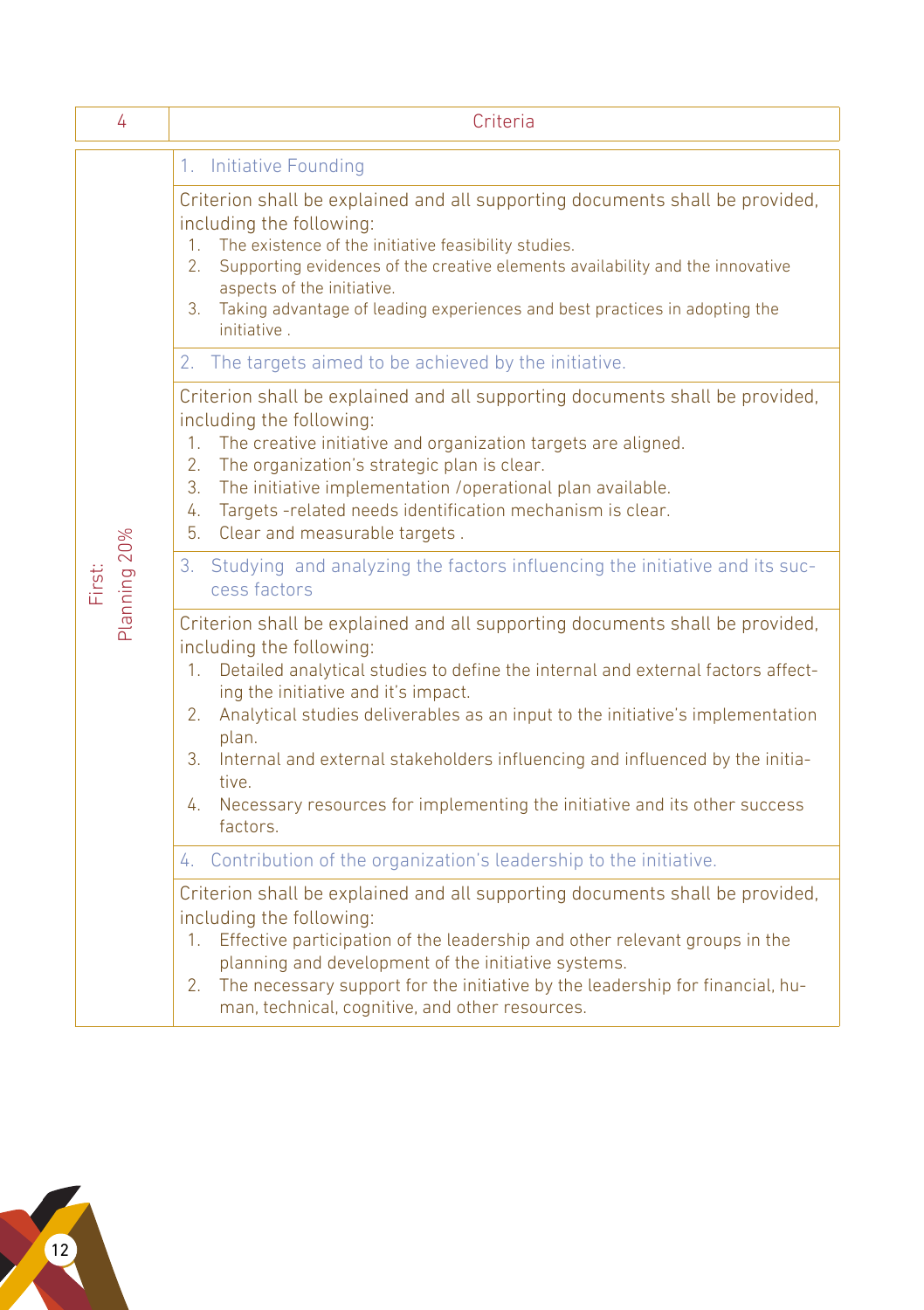|                        | 5. The initiative implementation plan and performance indicators for<br>follow-up and evaluation                                                                                                                                                                                                                                                                                                                                                                                                                                                   |
|------------------------|----------------------------------------------------------------------------------------------------------------------------------------------------------------------------------------------------------------------------------------------------------------------------------------------------------------------------------------------------------------------------------------------------------------------------------------------------------------------------------------------------------------------------------------------------|
|                        | Criterion shall be explained and all supporting documents shall be provided,<br>including the following:<br>1. Implement the initiative in accordance with an integrated implementation<br>plan, including the activities and stages of implementing the initiative, defined<br>by a timetable and the implementation responsibility.<br>2. Work teams required to implement the initiative as well defining their author-<br>ities.<br>Performance indicators to follow up the implementation of the initiative plan.<br>3.<br>6. Risk Management |
| Planning 20%<br>First: | Criterion shall be explained and all supporting documents shall be provided,<br>including the following:<br>Identify the potential internal and external risks affecting the implementation<br>$1_{\cdot}$<br>of the initiative and achievement of its targets.<br>2. Risk analysis and identify the occurrence probability as well the impact on<br>the initiative.<br>3. Alternative plans and scenarios to address risks and minimize their impact<br>on the initiative.                                                                        |
|                        | 7. Communication and Contact Plan                                                                                                                                                                                                                                                                                                                                                                                                                                                                                                                  |
|                        | Criterion shall be explained and all supporting documents shall be provided,<br>including the following:<br>1. Strategic partners.<br>2. Targeted Categories.<br>3. Communication and contact plan with those concerned with implementing<br>the initiative.                                                                                                                                                                                                                                                                                       |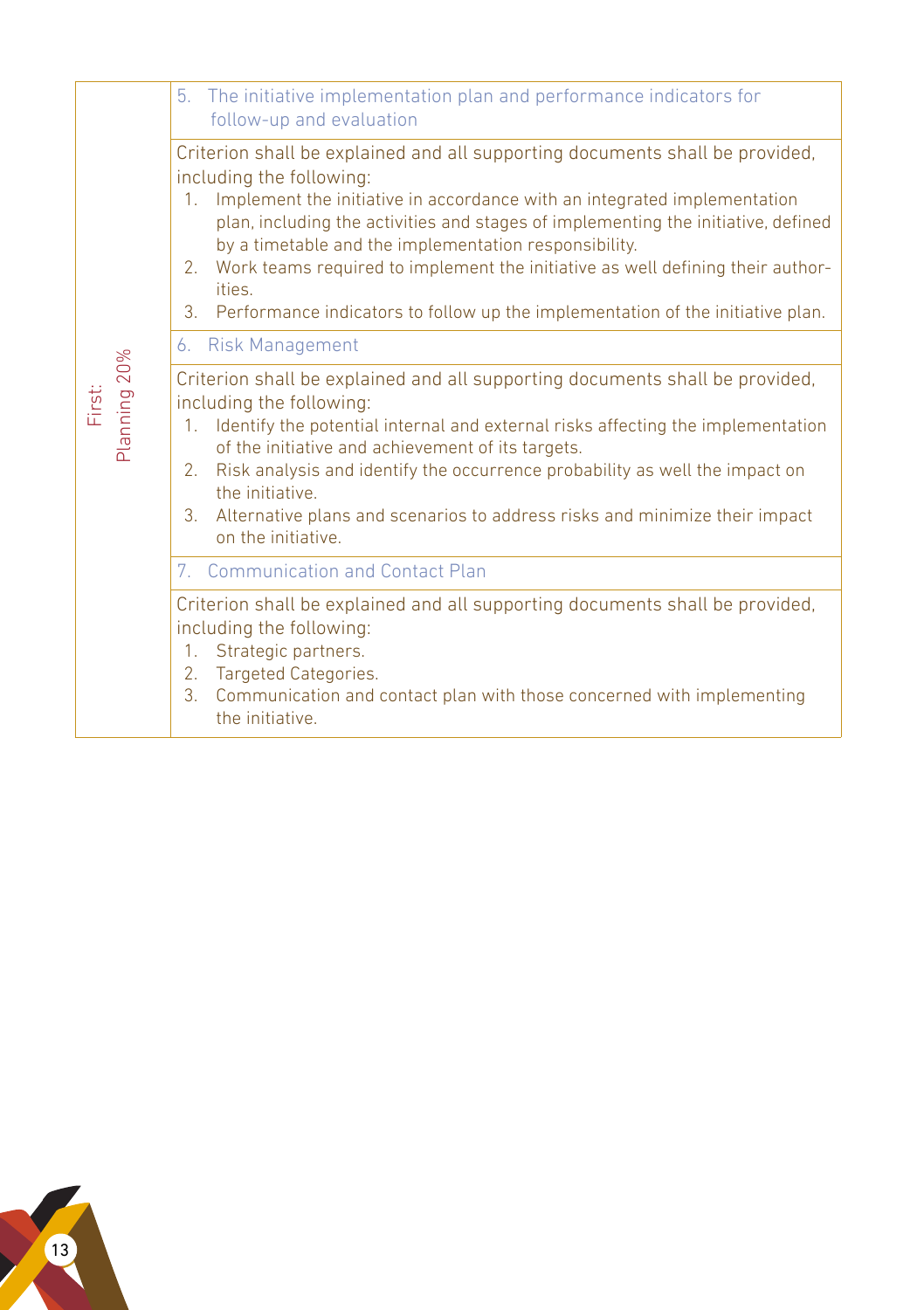|                               | 1. Resources Management                                                                                                                                                                                                                                                                                                                                                                                                                                                                                                                                                                                                                                                                                                                                                                                                                                                                                        |
|-------------------------------|----------------------------------------------------------------------------------------------------------------------------------------------------------------------------------------------------------------------------------------------------------------------------------------------------------------------------------------------------------------------------------------------------------------------------------------------------------------------------------------------------------------------------------------------------------------------------------------------------------------------------------------------------------------------------------------------------------------------------------------------------------------------------------------------------------------------------------------------------------------------------------------------------------------|
|                               | Criterion shall be explained and all supporting documents shall be provided,<br>including the following:<br>Human Resources concerned with the Initiative.<br>1.<br>Financial resources approved for the Initiative.<br>2.<br>Technical resources to increase the Initiative implementation efficiency.<br>3.<br>Knowledge resources to increase the initiative implementation efficiency and<br>4.<br>sustainability.                                                                                                                                                                                                                                                                                                                                                                                                                                                                                         |
|                               | 2. Control Systems                                                                                                                                                                                                                                                                                                                                                                                                                                                                                                                                                                                                                                                                                                                                                                                                                                                                                             |
| Implementation 20%<br>Second: | Criterion shall be explained and all supporting documents shall be provided,<br>including the following:<br>1. An integrated system for corporate governance.<br>2.<br>An implemented system for the financial performance efficiency.<br>Internal and external control system.<br>3.<br>An implemented system and authorities concerned with the technical control<br>4.<br>process.<br>An implemented system for information governance and security.<br>5.<br>An implemented system for the delegation of financial, administrative, and<br>6.<br>technical powers.<br>An implemented system for the evaluation and periodical follow-up for the<br>7.<br>Initiative administrative system.<br>An implemented system for the continuous follow-up by the Organization's<br>8.<br>leadership for financial and administrative performance and the Initiative<br>results and taking the necessary procedures. |
|                               | <b>Internal Communication Efficiency</b><br>3.                                                                                                                                                                                                                                                                                                                                                                                                                                                                                                                                                                                                                                                                                                                                                                                                                                                                 |
|                               | Criterion shall be explained and all supporting documents shall be provided,<br>including the following:<br>1. An efficient communication and contact plan.<br>An implemented system to measure the efficiency of the internal commu-<br>2.<br>nication channels and the extent of the existing measures and indicators to<br>measure it.<br>An implemented system to measure the efficiency of the communication<br>3.<br>channels with the concerned groups outside the organization and the exist-<br>ence of indicators.                                                                                                                                                                                                                                                                                                                                                                                   |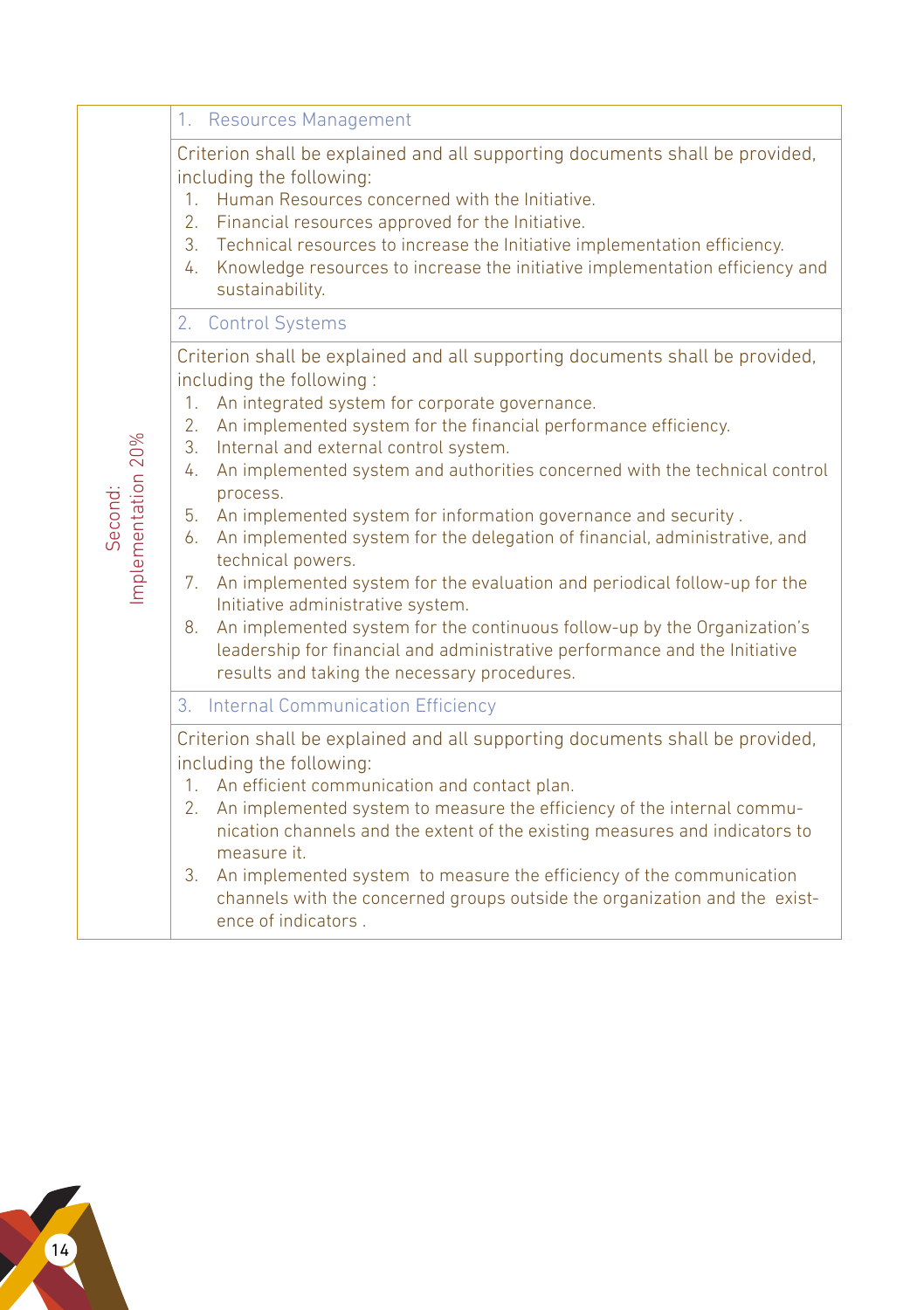|                               | 4. A Follow-up System                                                                                                                                                                                                                                                                                                                                                                                                                                                                                                                                                                |
|-------------------------------|--------------------------------------------------------------------------------------------------------------------------------------------------------------------------------------------------------------------------------------------------------------------------------------------------------------------------------------------------------------------------------------------------------------------------------------------------------------------------------------------------------------------------------------------------------------------------------------|
|                               | Criterion shall be explained and all supporting documents shall be provided,<br>including the following:<br>An implemented system to follow up the implementation of the initiative plan.<br>1.<br>A system applied to enable the organization's leadership to follow up the<br>2.<br>initiative implementation reports and the associated performance indicators<br>and take the necessary procedures.<br>The necessary precautions procedures and implementation follow-up to<br>3.<br>ensure that the initiative is conducted in accordance with the approved plan.               |
|                               | Transparency<br>5.                                                                                                                                                                                                                                                                                                                                                                                                                                                                                                                                                                   |
| Implementation 20%<br>Second: | Criterion shall be explained and all supporting documents shall be provided,<br>including the following:<br>An implemented system for the periodical announcement of the initiative<br>$1_{\cdots}$<br>results transparently.<br>An effective and applied feedback system.<br>2.<br>3.<br>Employing feedback data in improvement and development processes.                                                                                                                                                                                                                          |
|                               | Knowledge Management<br>6.                                                                                                                                                                                                                                                                                                                                                                                                                                                                                                                                                           |
|                               | Criterion shall be explained and all supporting documents shall be provided,<br>including the following:<br>An implemented system to identify the training to implement the initiative<br>1.<br>ideally.<br>2.<br>A training plan applied to all the concerned parties to fulfill the needs.<br>3.<br>An implemented system to measure the impact of training.<br>Transfer of knowledge and successful creative experiences.<br>4.<br>5.<br>Document knowledge resulting from the initiative implementation delivera-<br>bles (an electronic system that ensures flow of knowledge). |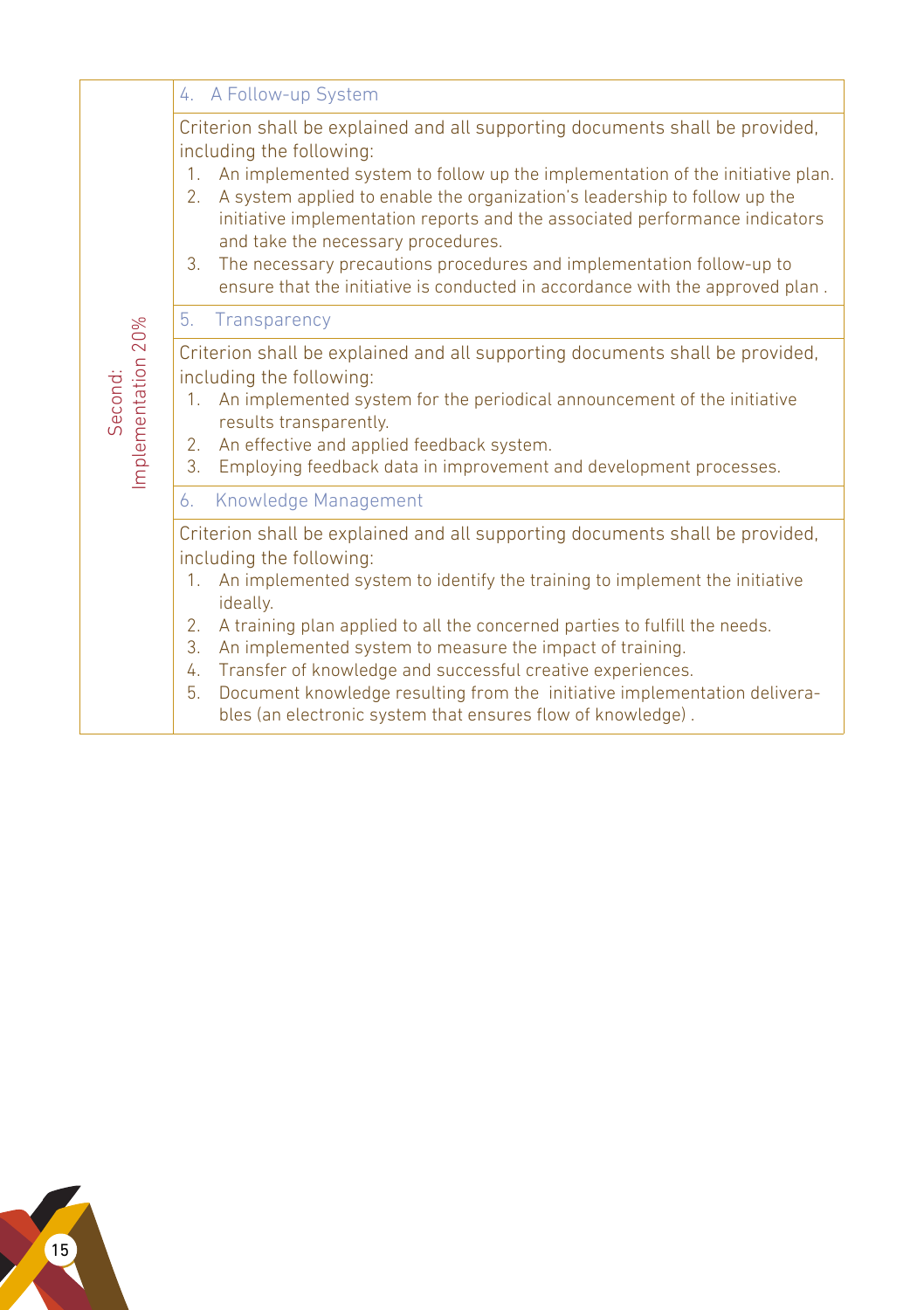|                                                            | 1. Surveys                                                                                                                              |
|------------------------------------------------------------|-----------------------------------------------------------------------------------------------------------------------------------------|
|                                                            | Criterion shall be explained and all supporting documents shall be provid-                                                              |
|                                                            | ed, including the following:                                                                                                            |
|                                                            | Percentage of clients' happiness (direct beneficiaries).<br>1.                                                                          |
|                                                            | 2.<br>Percentage of happiness of HR concerned with the implementation of the<br>initiative.                                             |
|                                                            | 3. Percentage of partners' happiness.                                                                                                   |
|                                                            | 4. Percentage of community's happiness.                                                                                                 |
|                                                            | 5. Percentage of suppliers' happiness.                                                                                                  |
|                                                            | 6. It is required to prove that the surveys were conducted in a scientifically                                                          |
|                                                            | acceptable manner in terms of methodology and sampling.                                                                                 |
|                                                            | Field (implemented) results<br>2.                                                                                                       |
|                                                            | Criterion shall be explained and all supporting documents shall be provid-                                                              |
|                                                            | ed, including the following:<br>Percentage of achieving the strategic targets of the initiative.<br>1.                                  |
|                                                            | Percentage of completing the initiative implementation / operational plan.<br>2.                                                        |
|                                                            | 3.<br>Percentage of compliance with the initiative financial performance efficien-                                                      |
|                                                            | cy indicators.                                                                                                                          |
|                                                            | Results of the audit reports.<br>4.                                                                                                     |
|                                                            | 5. Percentage of implementation of recommendations from different reports.<br>Number of complaints received about the initiative.<br>6. |
|                                                            | 7. Percentage of complaints processed on time.                                                                                          |
| Third:                                                     | Measuring the efficiency of the communication channels used in the<br>8.                                                                |
|                                                            | initiative.                                                                                                                             |
|                                                            | 9. Knowledge publications related to the initiative. (Brochures, intellectual                                                           |
|                                                            | property certificates, etc.).                                                                                                           |
| Results, Impact and Guarantee<br>Future Sustainability 60% | 10. Percentage of implementation of alternative plans to reduce risks.                                                                  |
|                                                            | 3. Impact and Benefit                                                                                                                   |
|                                                            | Criterion shall be explained and all supporting documents shall be provid-                                                              |
|                                                            | ed, including the following:<br>Social Aspect: The Positive impact of the initiative on the social side.<br>$1_{\cdot}$                 |
|                                                            | Economic Aspect: The Positive impact of the initiative on the economic<br>2.                                                            |
|                                                            | side.                                                                                                                                   |
|                                                            | 3. Environmental Aspect: The Positive impact of the initiative on the environ-                                                          |
|                                                            | mental side.                                                                                                                            |
|                                                            | 4. The reflection of the initiative's results on the moral values of the con-<br>cerned groups.                                         |
|                                                            | 5. The Initiative's financial impact.                                                                                                   |
|                                                            | Sustainability of the Outcomes<br>4.                                                                                                    |
|                                                            | Criterion shall be explained and all supporting documents shall be provid-                                                              |
|                                                            | ed, including the following:.                                                                                                           |
|                                                            | 1. The extent of the continuation of the Initiative repetition in its environment                                                       |
|                                                            | or other environments.                                                                                                                  |
|                                                            | 2. Taking advantage of the Initiative's outputs.                                                                                        |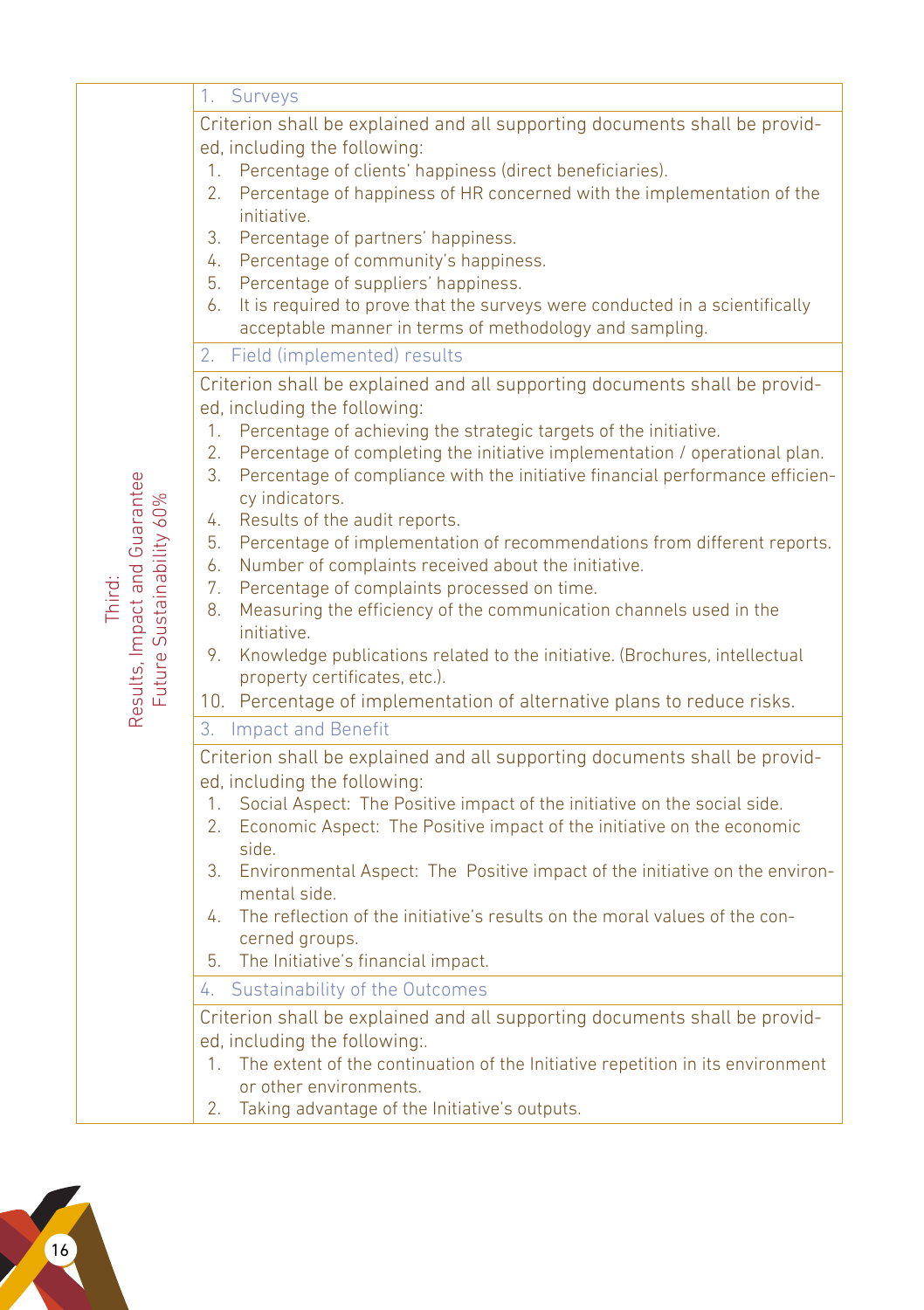## Article (10): Nomination Procedures

- 10.1 Visit the Award website: www.mbrawards.ae
- 10.2 Create an account by completing some informations needed. Then, the username and password will be provided, in where you can use the same to login to the Award website, as well to your facebook account, these information for whoever responsible for the nomination file.
- 10.3 For the sports organizations, they can create an account and nominate the (individuals, teams as well the organization itself), they have to attach a letter to authorize one or two persons to be responsible for the nomination procedure.
- 10.3 Fill in the E- application form and attach all the supporting documents.
- 10.4 For any inquiries, contact the secretariat office of the Award.

#### Required documents to attach:

- Official letter from the relevant sports organization.
- Brief about the organization.
- Institution Logo (high resolution).
- Social media links related (highlights and achievements) .
- Supporting documents about the creative works for each criteria (Planning, Implementation and Results.
- Supporting videos about the creative work (5 mins maximum) .
- Nominee commitment & acceptance of the arbitration results.

### Article (11) Arbitration Phases

The submitted & accepted nominations for the Award shall go through the following phases of Arbitration:

- Receiving the electronic nomination file.
- Administrative review.
- Technical review.
- Files Filtration.
- Arbitration and on-site visits for the shortlisted institutions (if needed).
- Announcing the winners.

## Article (12) Arbitrators Selection Standards

The referee's committee sets regulations and standards codified for the selection of referees.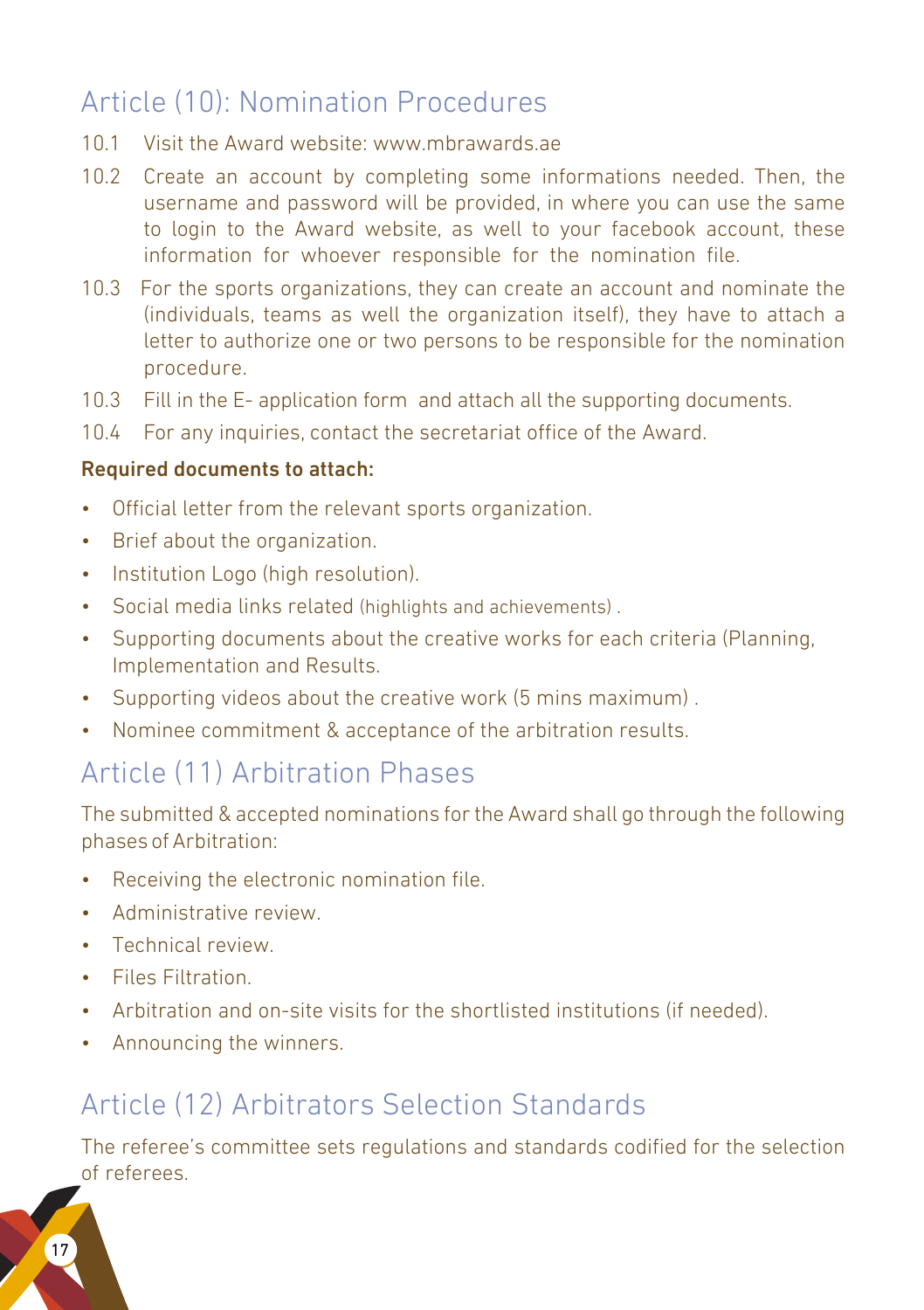## Article (13) Standards of Benchmarking

In case the arbitration grades are equal, a set of criteria are used to compare between the creative works as the following:

• Added Value.

## Article (14) Awarding Event

- 14.1 An official ceremony shall be held to honor the Award winners.
- 14.2 International VIP and dignitaries shall be invited to attend the Awarding Ceremony.
- 14.3 The winners should be granted the Award Order of Merit and a Financial Reward.
- 14.5 Prior to the Awarding Ceremony, a Sports Creativity Forum is held annually to showcase the best practices and winning creative works.

## Article (15) Intellectual Property

- 15.1 Nominees & winners shall bear the legal responsibility for the intellectual property of the works they submitted, in case of any dispute with third parties.
- 15.2 The Award administration has the right to dispose the winning works as per the standards and conditions in a manner that enhances and promotes the image and value of the Award.
- 15.3 The works submitted and nominated for the Award shouldn't be returned to the award Applicants.
- 15.4 The Award Administration shouldn't bear any financial, legal charges if not mentioned here in this technical regulation.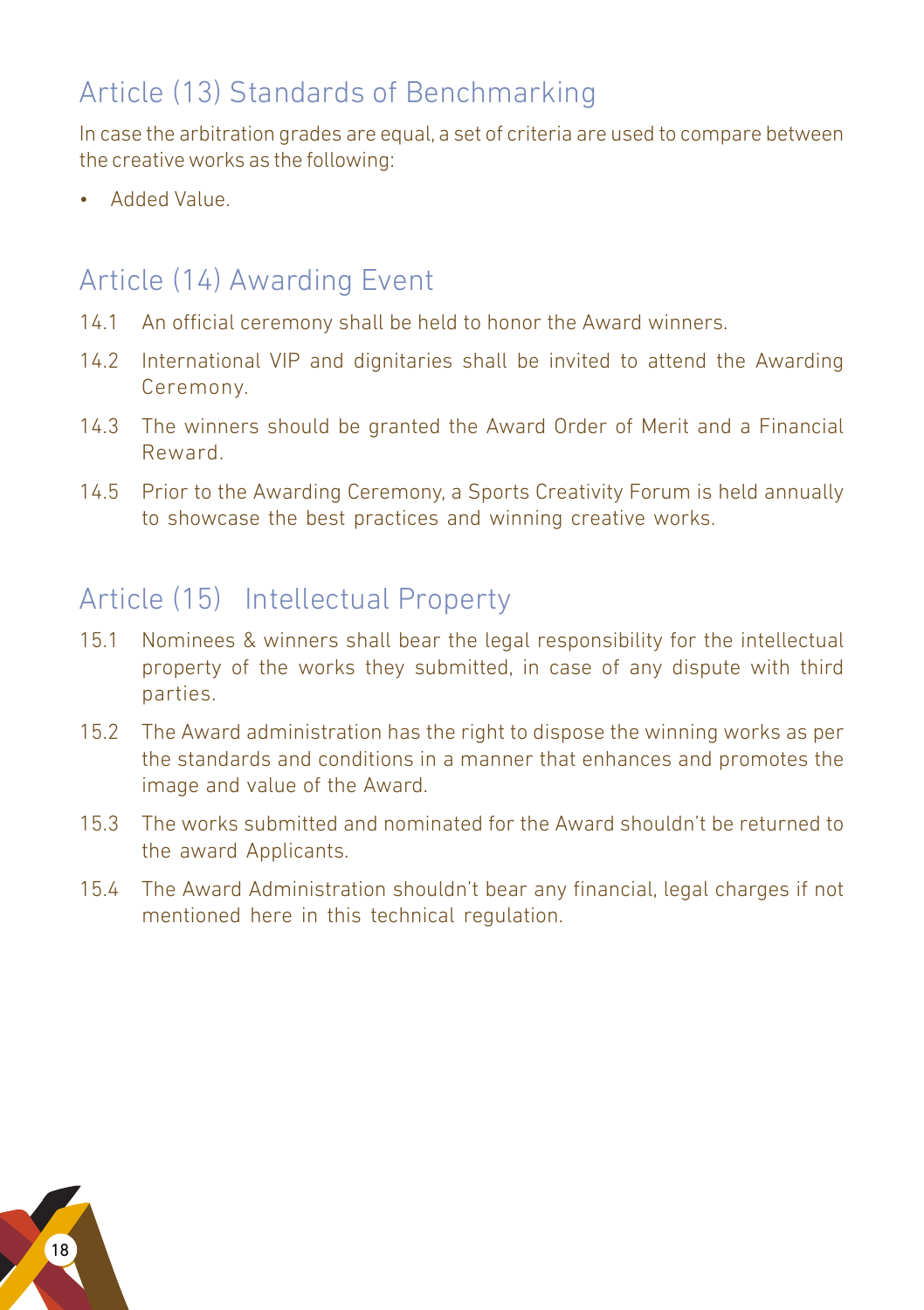## Article (16) Session Time Schedule

- 16.1 Starting date for receiving applications 1<sup>st</sup> April 2019
- 16.2 Deadline for receiving applications 31<sup>st</sup> August 2020
- 16.3 Arbitration and selection of winners October 2020
- 16.4 Announcing the winners 3rd week of November 2020
- 16.5 Award Ceremony 13th January 2021

## Article (17) General Provisions

- 17.1 The items, articles and contents of the present Technical Regulations shall serve as a reference for all the provisions, procedures and processes related to this edition.
- 17.2 The Technical Committee solely has the right to interpret the provisions of the present Technical Regulations.
- 17.3 All objections and complaints shall be addressed to the Chairman of the Board of Trustees through the General Secretariat Office of the Award.
- 17.4 The Board of Trustees is the higher authority of the Award and its decisions shall be irrevocable and final.
- 17.5 The Award winners shall be present at all, at the official Awarding Ceremony unless a valid excuse will be accepted by the Board of Trustees.
- 17.6 The Board of Trustees has the right to recommend some personalities, who have majorly contributed to the sports movement to be honored within the Appreciation Awards.
- 17.7 The Board of Trustees, based on the recommendations of the Award Committees have the right to:
	- 17.7.1 Withhold the Award.
	- 17.7.2 Withhold any of the Award's Categories.
	- 17.7.3 Withdraw the Award from any of the winner in case of breaching the provisions and regulations mentioned in this Technical Regulations.
	- 17.7.4 Confirm the date and place of the Awarding .

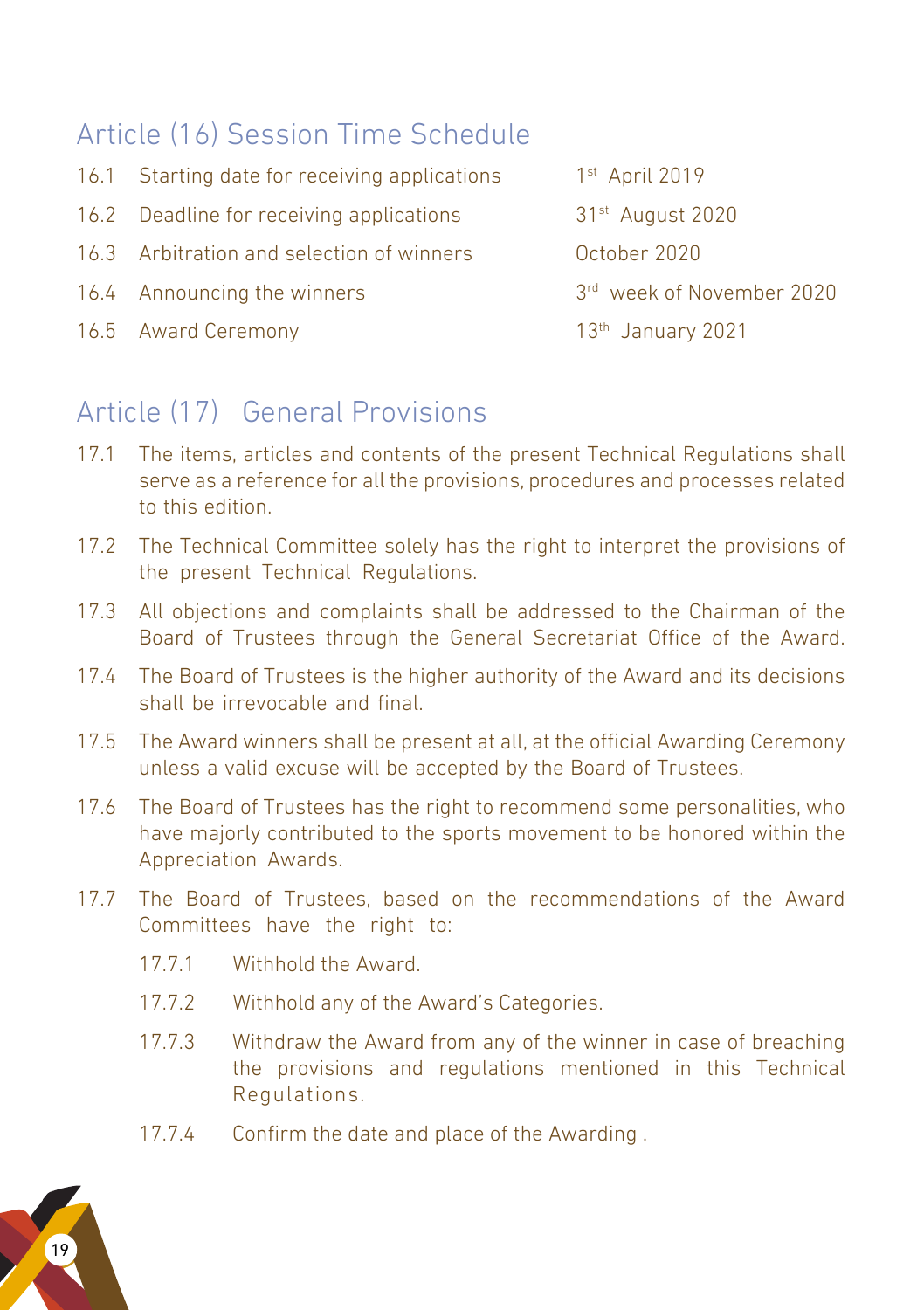Dubai – United Arab Emirates Phone : 00971 4 5105555 Fax : 00971 4 5105554 Mobile: 00971 50 9483300 Email : info@mbrawards.ae

## Glory Belongs To Those Who Make It